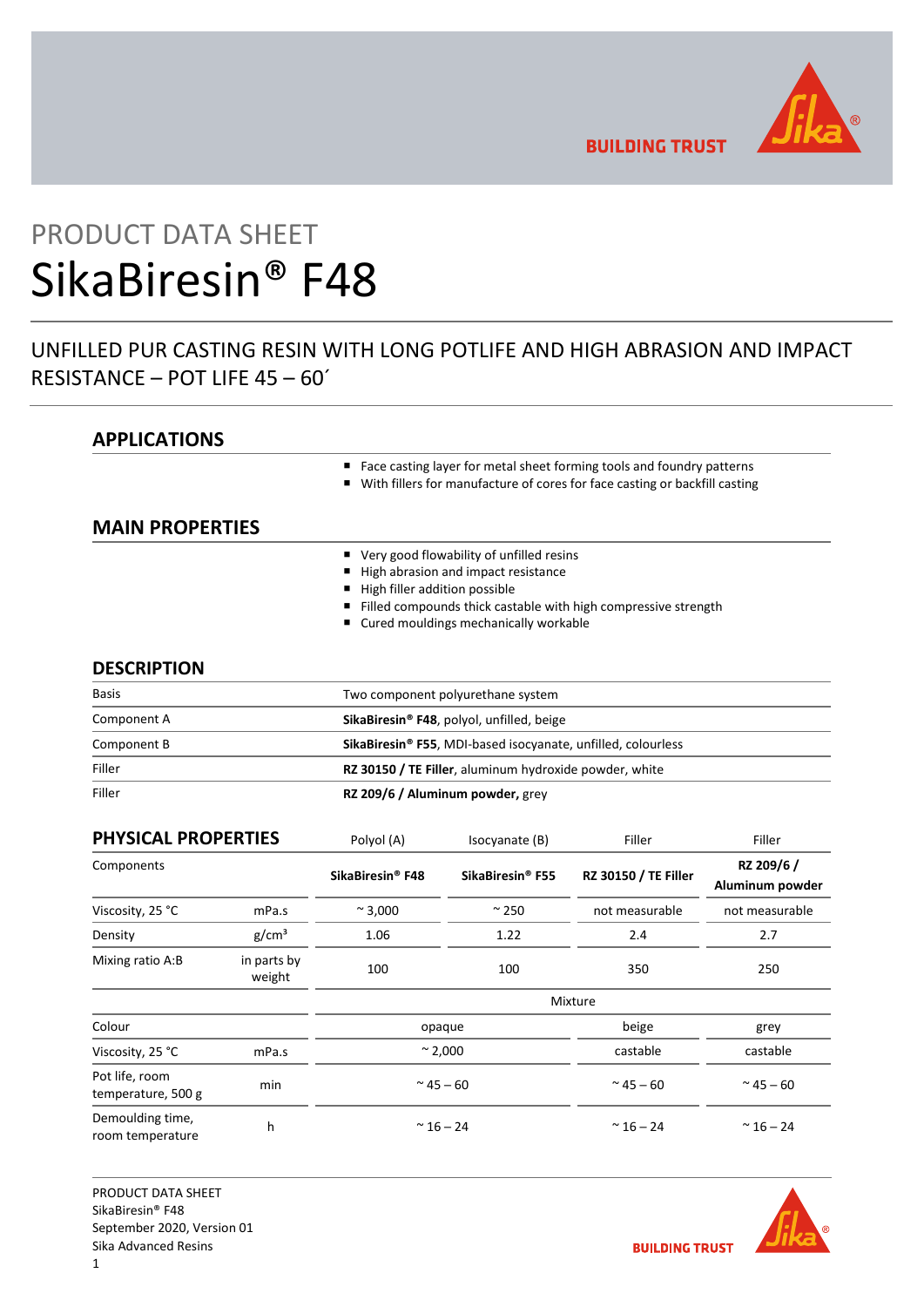## **MECHANICAL PROPERTIES**

approx. values

|                      |                |                   | SikaBiresin <sup>®</sup> F55 | RZ 30150 / TE Filler | RZ 209/6 /<br>Aluminum powder |
|----------------------|----------------|-------------------|------------------------------|----------------------|-------------------------------|
| Density              | ISO 1183       | g/cm <sup>3</sup> | 1.15                         | 1.7                  | 1.7                           |
| Shore hardness       | <b>ISO 868</b> |                   | D 80                         | D 86                 | D 84                          |
| Flexural modulus     | <b>ISO 178</b> | <b>MPa</b>        | 2,300                        | 9,500                | 8,800                         |
| Flexural strength    | <b>ISO 178</b> | <b>MPa</b>        | 100                          | 60                   | 85                            |
| Tensile strength     | <b>ISO 527</b> | <b>MPa</b>        | 60                           | 30                   | 45                            |
| Elongation at break  | <b>ISO 527</b> | %                 | $3 - 5$                      | 1                    | 2.5                           |
| Impact resistance    | <b>ISO 179</b> | kJ/m <sup>2</sup> | 70                           | 6                    | 17                            |
| Compressive strength | <b>ISO 604</b> | <b>MPa</b>        | 94                           | 104                  | 90                            |
| Linear shrinkage     | Internal test  | %                 | 0.17                         | 0.12                 | 0.11                          |

## **THERMAL AND SPECIFIC PROPERTIES**

approx. values

|                                |                |                                                                                                             | SikaBiresin <sup>®</sup> F55                                                                                                                                                                                                                                                                                                                                                                                                                                                                                                                                                                                                                                                                                                                                                                                                                                                                                                                                             | <b>RZ 30150 / TE Filler</b>                                                 | RZ 209/6 /<br>Aluminum powder |
|--------------------------------|----------------|-------------------------------------------------------------------------------------------------------------|--------------------------------------------------------------------------------------------------------------------------------------------------------------------------------------------------------------------------------------------------------------------------------------------------------------------------------------------------------------------------------------------------------------------------------------------------------------------------------------------------------------------------------------------------------------------------------------------------------------------------------------------------------------------------------------------------------------------------------------------------------------------------------------------------------------------------------------------------------------------------------------------------------------------------------------------------------------------------|-----------------------------------------------------------------------------|-------------------------------|
| Heat deflection<br>temperature | <b>ISO 75B</b> | °C                                                                                                          | 75                                                                                                                                                                                                                                                                                                                                                                                                                                                                                                                                                                                                                                                                                                                                                                                                                                                                                                                                                                       | not measured                                                                | not measured                  |
| <b>PACKAGING UNITS</b>         |                |                                                                                                             |                                                                                                                                                                                                                                                                                                                                                                                                                                                                                                                                                                                                                                                                                                                                                                                                                                                                                                                                                                          |                                                                             |                               |
|                                |                | Polyol (A), SikaBiresin® F48<br>Filler, RZ 30150 / TE Filler<br>Filler, Aluminum powder<br>Filler, RZ 209/6 | Isocyanate (B), SikaBiresin® F55                                                                                                                                                                                                                                                                                                                                                                                                                                                                                                                                                                                                                                                                                                                                                                                                                                                                                                                                         | 5 kg / 20 kg<br>5 kg / 20 kg / 1,100 kg<br>$25$ kg<br>25 kg<br>5 kg / 50 kg |                               |
| <b>PROCESSING DATA</b>         |                |                                                                                                             |                                                                                                                                                                                                                                                                                                                                                                                                                                                                                                                                                                                                                                                                                                                                                                                                                                                                                                                                                                          |                                                                             |                               |
|                                |                | paint is recommended.                                                                                       | The material, processing and mould temperature should be at least $18 - 25$ °C.<br>Both components must be shaken well before use.<br>Recommended release agents are Sika® Liquid Wax-815 or Sika® Pasty Wax-818.<br>For more information, see Product Data Sheets of the release agents.<br>Pay attention to dry conditions and dry mould surfaces while processing.<br>Porous surfaces have to be well sealed before.<br>If fillers are used, mix them thoroughly into the A component or half in each<br>component before mixing the components.<br>Both components have to be mixed thoroughly according to mixing ratio and<br>poured immediately into the released mould with beginning at the lowest point.<br>For cleaning the final part from release agent residues, we recommend Sika®<br>Reinigungsmittel-5. Before use of other cleaners, compatibility must be tested.<br>Before overpainting, the parts have to be grinded or sandblasted. A polyurethane |                                                                             |                               |

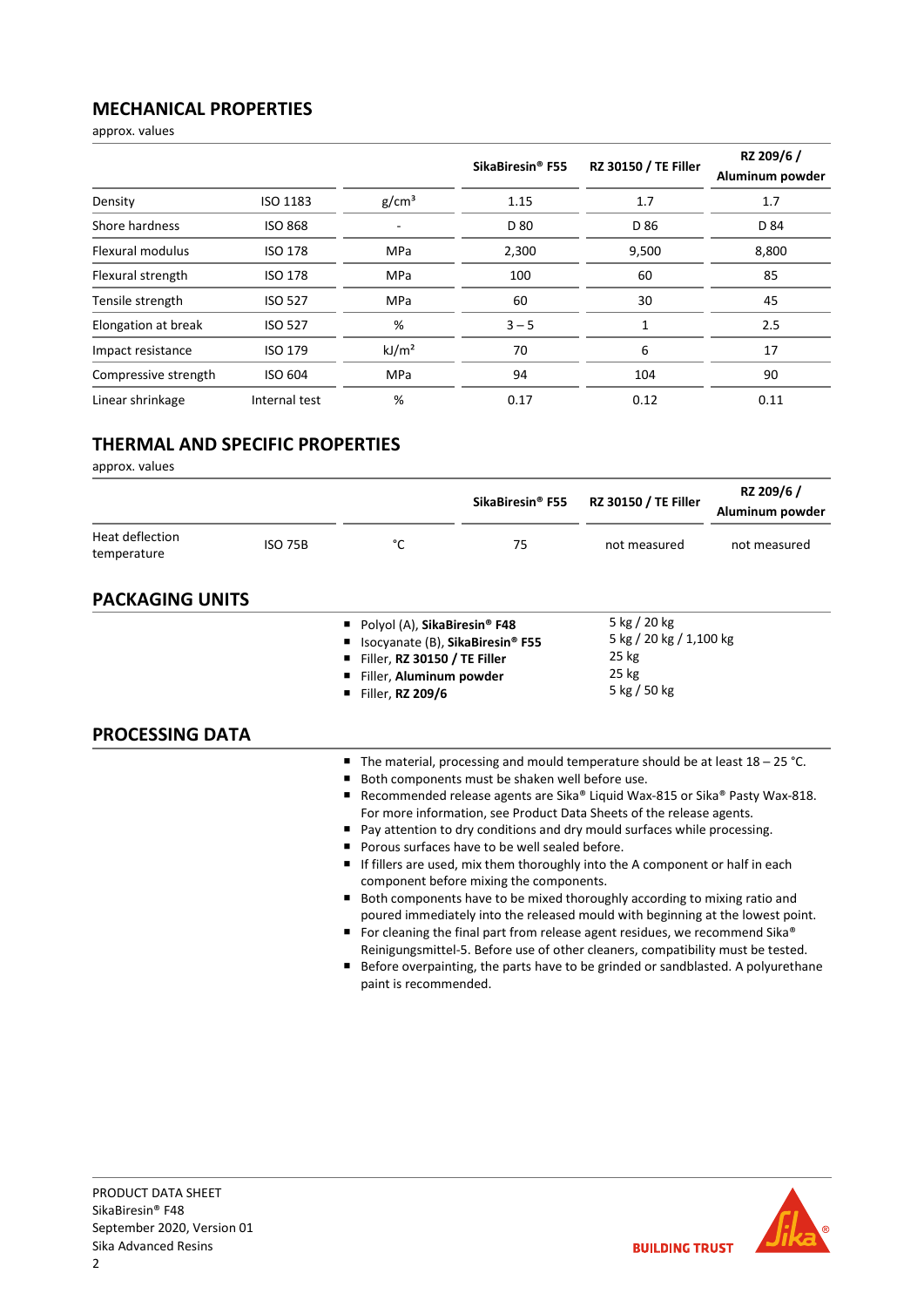## **STORAGE CONDITIONS**

| Shelf life                                    | Polyol (A), SikaBiresin <sup>®</sup> F48     | 12 months                                                                                                                                                                           |  |  |
|-----------------------------------------------|----------------------------------------------|-------------------------------------------------------------------------------------------------------------------------------------------------------------------------------------|--|--|
|                                               | Isocyanate (B), SikaBiresin <sup>®</sup> F55 | 12 months                                                                                                                                                                           |  |  |
|                                               | Filler, RZ 30150 / TE Filler                 | 12 months                                                                                                                                                                           |  |  |
|                                               | Filler, RZ 209/6 / Aluminum powder           | 12 months                                                                                                                                                                           |  |  |
| Storage temperature                           | Polyol (A), SikaBiresin <sup>®</sup> F48     | $18 - 25 °C$                                                                                                                                                                        |  |  |
|                                               | Isocyanate (B), SikaBiresin <sup>®</sup> F55 | $18 - 25 °C$                                                                                                                                                                        |  |  |
|                                               | Filler, RZ 30150 / TE Filler                 | $15 - 25 °C$                                                                                                                                                                        |  |  |
|                                               | Filler, RZ 209/6 / Aluminum powder           | $15 - 25 °C$                                                                                                                                                                        |  |  |
| Crystallization                               | occur.                                       | ■ After prolonged storage at low temperature, crystallization of components may<br>$\blacksquare$ This is easily removed by warming up for a sufficient time to a maximum of 70 °C. |  |  |
| Allow to cool to room temperature before use. |                                              |                                                                                                                                                                                     |  |  |
| Opened packagings                             | ingress.                                     | Containers must be closed tightly immediately after use to prevent moisture<br>■ The residual material needs to be used up as soon as possible.                                     |  |  |
|                                               |                                              |                                                                                                                                                                                     |  |  |

#### **FURTHER INFORMATION**

The information herein is offered for general guidance only. Advice on specific applications is available on request from the Technical Department of Sika Advanced Resins. Copies of the following publications are available on request: Safety Data Sheets

#### **BASIS OF PRODUCT DATA**

All technical data stated in this document are based on laboratory tests. Actual measured data may vary due to circumstances beyond our control.

#### **HEALTH AND SAFETY INFORMATION**

For information and advice regarding transportation, handling, storage and disposal of chemical products, users shall refer to the actual Safety Data Sheets containing physical, ecological, toxicological and other safety-related data.

#### **LEGAL NOTICE**

The information, and, in particular, the recommendations relating to the application and enduse of Sika products, are given in good faith based on Sika's current knowledge and experience of the products when properly stored, handled and applied under normal conditions in accordance with Sika's recommendations. In practice, the differences in materials, substrates and actual site conditions are such that no warranty in respect of merchantability or of fitness for a particular purpose, nor any liability arising out of any legal relationship whatsoever, can be inferred either from this information, or from any written recommendations, or from any other advice offered. The user of the product must test the product's suitability for the intended application and purpose. Sika reserves the right to change the properties of its products. The proprietary rights of third parties must be observed. All orders are accepted subject to our current terms of sale and delivery. Users must always refer to the most recent issue of the local Product Data Sheet for the product concerned, copies of which will be supplied on request.